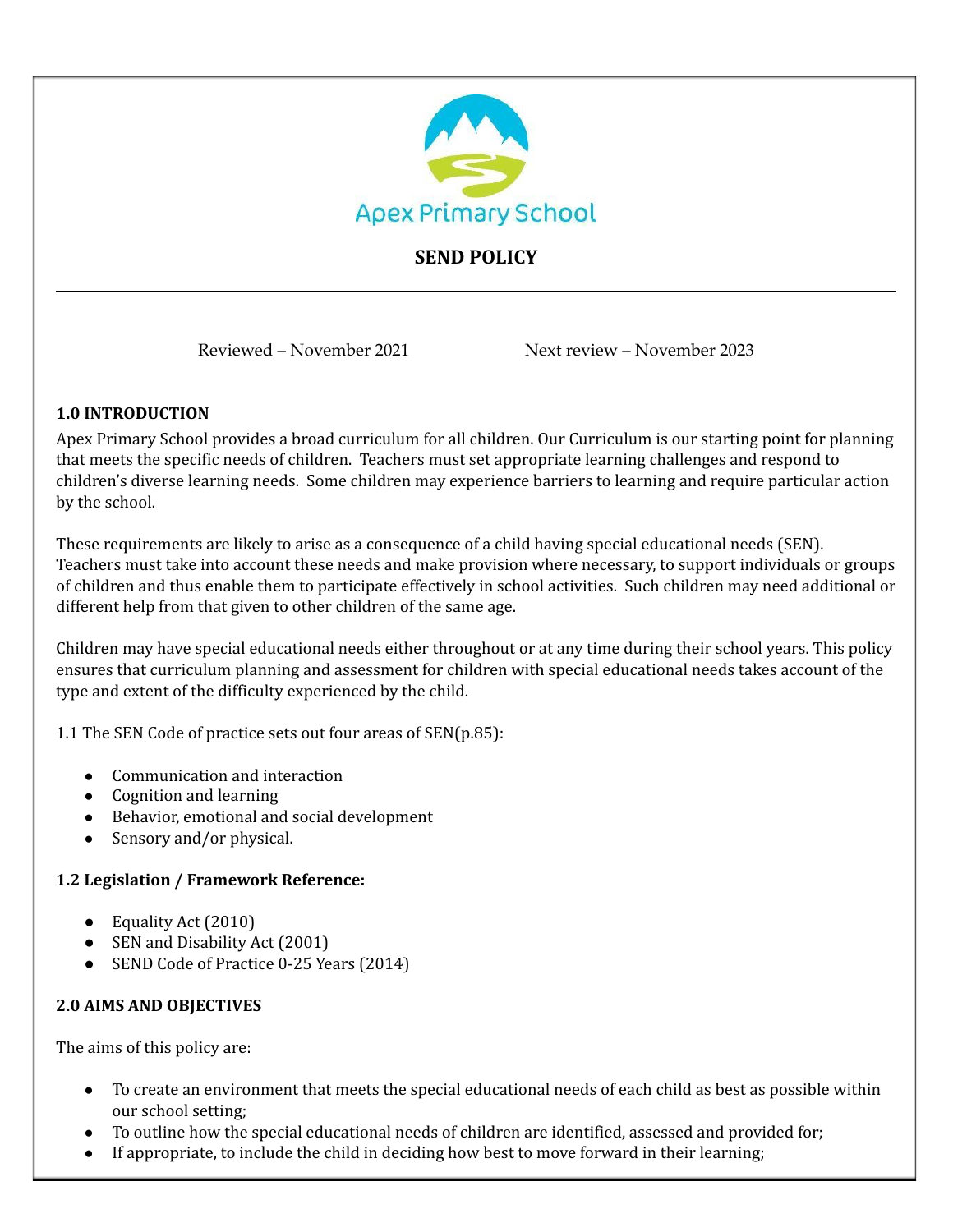- To ensure parental involvement in the on-going assessment of and provision for their child's individual needs;
- To make clear the expectations of all partners in the process;
- To identify the roles and responsibilities of staff in providing for children's special educational needs;
- To enable all children to have full access to all elements of the school curriculum, unless stated within their statement of need.

## **DISABILITY**

Many children who have SEN may have a disability under the Equality Act 2010 – that is '… a physical or mental impairment which has a long-term and substantial adverse effect on their ability to carry out normal day-to-day activities'. This definition includes sensory impairments such as those affecting sight or hearing, and long-term health conditions such as asthma, diabetes, epilepsy, and cancer.

#### **3.0 EDUCATIONAL INCLUSION**

At Apex we have high expectations of all our children. We aim to achieve this through the removal of barriers to learning and participation. We want all our children to feel that they are a valued part of our school community. Through appropriate curricular provision we respect that children:

- Have different educational and behavioral needs and aspirations;
- Require different strategies for learning;
- Acquire, assimilate and communicate information at different rates;
- Need a range of different teaching approaches and experiences.

3.1 Teachers respond to children's needs by:

- Providing support for children who need help with communication, language and literacy;
- Planning to develop children's understanding through the use of a variety of resources and experiences;
- Planning for children's full participation in learning and in physical and practical activities;
- Helping children to manage their emotions and behavior so they can take part in learning effectively and safely.

We support children in a manner that acknowledges their entitlement to share the same learning experiences that their peers enjoy. We try our best to support children in the classroom situation. If we find that there is a need for children to work in small groups or in a one-to-one situation outside the classroom to maximise learning, we will discuss this with parents.

#### **4.0 SEN PROCEDURE AND PRACTICE**

It is a requirement for parents to share any SEN requirements of their child prior to admission. Early identification is vital.

The school will make assessments based on the following;

- Observation by the class teacher and other members of staff,
- Baseline assessment,
- Internal assessment procedures including observations,
- Foundation Stage profiles,
- Tracking,
- Termly literacy and numeracy assessments,
- SATs and QCA testing and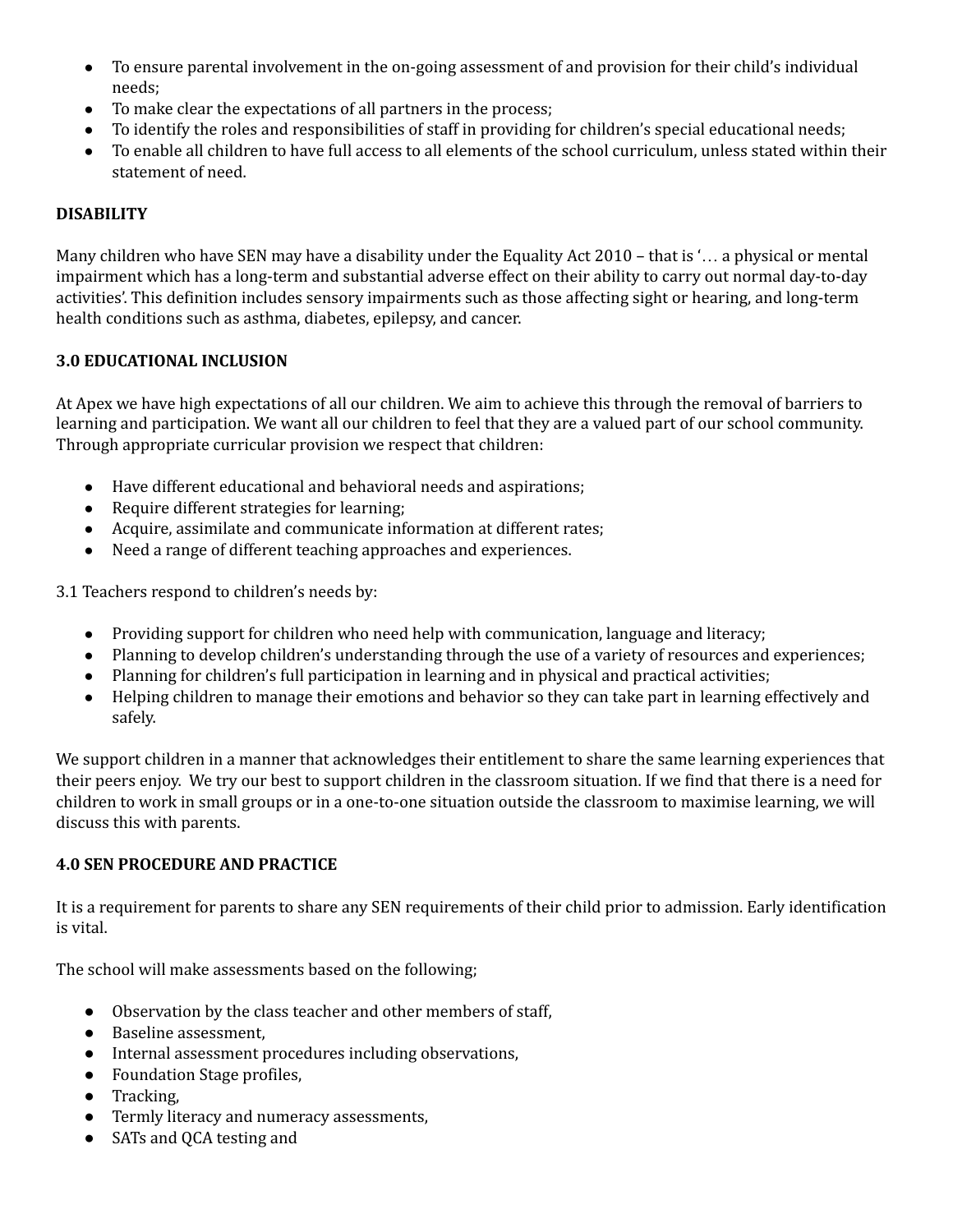● Parental input.

## **4.1 The Graduated Approach Quality First Teaching**

a) Any pupils who are falling significantly outside of the range of expected academic achievement in line with predicted performance indicators and grade boundaries will be monitored.

b) Once a pupil has been identified as possibly having SEN they will be closely monitored and assessed by staff in order to gauge their level of learning and possible difficulties.

c) The child's class teacher will take steps to provide differentiated learning opportunities that will aid the pupil's academic progression and enable the teacher to better understand the provision and teaching style that needs to be applied.

d) The SENCo will be consulted as needed for support and advice and may wish to observe the pupil in class.

e) Through (b) and (d) it can be determined which level of provision the child will require.

f) If a pupil has recently been removed from the SEN list they may also fall into this category as continued monitoring will be necessary.

g) Parents will be informed fully of every stage of their child's development and the circumstances under which they are being monitored. They are encouraged to share information and knowledge with the school

h) The child is formally recorded by the school as being under observation due to concern by parent or teacher but this does not place the child on the school's SEN register. Parents are given this information. It is recorded by the school as an aid to further progression and for future reference.

i) Pupil progress meetings are used to monitor and assess the progress being made by the child. The frequency of these meetings is dependent on the individual child's needs and progress being made.

A SEN register is kept by the SENCO. Children can be removed from or added to the SEN register at any time through consultation with parents.

Specific strategies or resources may be used to meet the child's needs. A Support Plan (SP) may be necessary to set small achievable targets for the child and note the teaching strategies to be used. Support plans for primary students will be embedded into their assertive mentoring targets. It is the class teacher's responsibility to create the SP in consultation with all other adults involved with the child. Parents will be asked to sign the SP and will receive a copy. The SP will be reviewed each term and changes may be made.

Decisions may be made to seek specialist support or advice from external agencies (e.g. Educational psychologist). For Early Years referral would be made to the EYCIT SEN Advisor, Pre-School Liaison Group (PSLG) and SEND Early Years Panel (SEYP). The class teacher will be asked to collect together SPs, observations, assessments and test results and any other relevant records of on-going progress. Revised SPs will be written and delivered by the class teacher in consultation with the SENCO and other adults involved. Any recommendations made by external agencies will be considered and normally incorporated into the SP.

Parental involvement and partnership is essential. We take account of the wishes, feelings and knowledge of parents at all stages of support. We encourage parents to make an active contribution to their child's education by sharing SP targets and supporting these at home, where appropriate.

#### **5.0 THE ROLE OF THE SPECIAL NEEDS CO-ORDINATOR (SENCO)**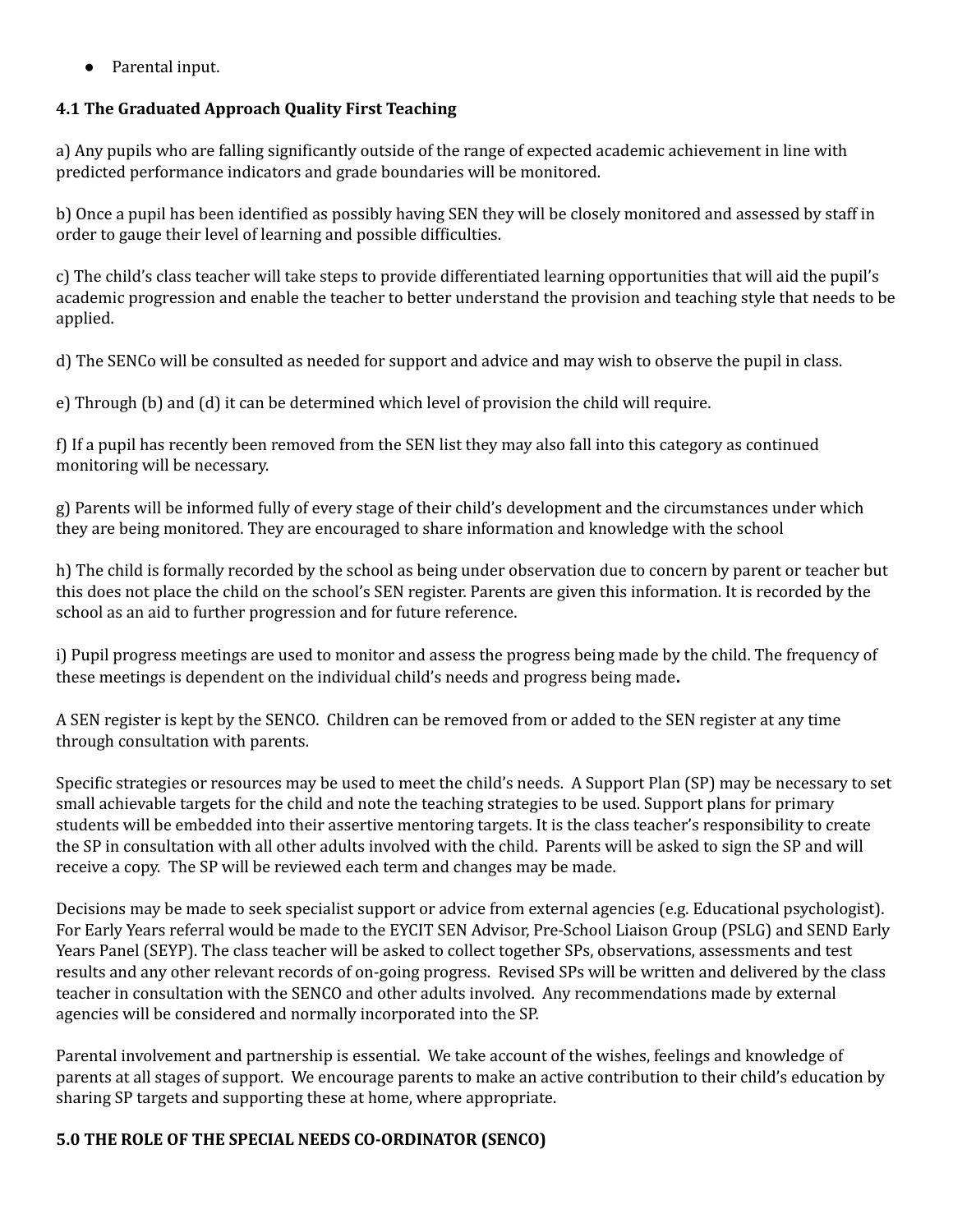#### **5.1 The name of the School SENCO : Meherun Hamid/Melanie Hodgson**

- Supports and advises colleagues;
- Contributes to and oversees the Class teachers' special needs records and SP's;
- Supports the financing and completing the documentation required by external agencies and the LEA;
- Supports organising the annual reviews for children with statements;
- Acts as a link with parents and external agencies;
- Monitors and evaluates the special educational needs provision in school by regularly meeting with staff and reviewing class records and SPs;
- Provide reports when requested;
- Contributes to the professional development of staff.

## **6.0 PARTNERSHIP WITH PARENTS**

Apex Primary School works closely with parents in the support of children with special educational needs. We encourage parents to make an active contribution to their child's education. We have regular meetings to share the progress of special needs children with their parents and review SP targets set, if appropriate. We inform parents of any outside intervention and we share the process of decision-making by providing clear information relating to the education of their child.

## **6.1 MONITORING AND EVALUATION**

The SENCO monitors the movement of children within the SEN system in school. The SENCO is involved in supporting teachers when writing Support Plans for children. Support plans for primary students will be embedded into assertive mentoring targets. The SENCO will hold meetings to review the work of the school in this area.

#### **6.2 ADMISSIONS**

We ask parents to inform us of their child's special educational needs in the application form allowing the school to assess how the needs of their child will be met. As we are an Independent school, the school fees for pupils with SEN will be higher and may vary to cover the associated costs.

If a child has a special need, our priority is to ensure that the school in partnership with parents are able to meet the needs of the child.

#### **6.3 FINANCING SEN PROVISION**

In most instances the teacher is able to provide resources and educational opportunities which meet the child's needs within the organisation of the class. Additional school fees will be charged for children with SEN on school action or early years action and require an SP ranging between £500-£1000. This cost involves the producing of an SP, implementation, reviewing the plan, additional resource needs for that child and also the cost of SENCO's involvement.

If the child's needs are such that he or she requires a learning support assistant, the parents will need to meet the costs incurred for the support.

For those children identified as SEN, parents will need to pay an additional school fee for SEN provision to meet the costs associated for LSAs, specialist consultants and agencies towards meeting the needs of their child. Parents will be consulted about the extra fees and charges before initiating the provision.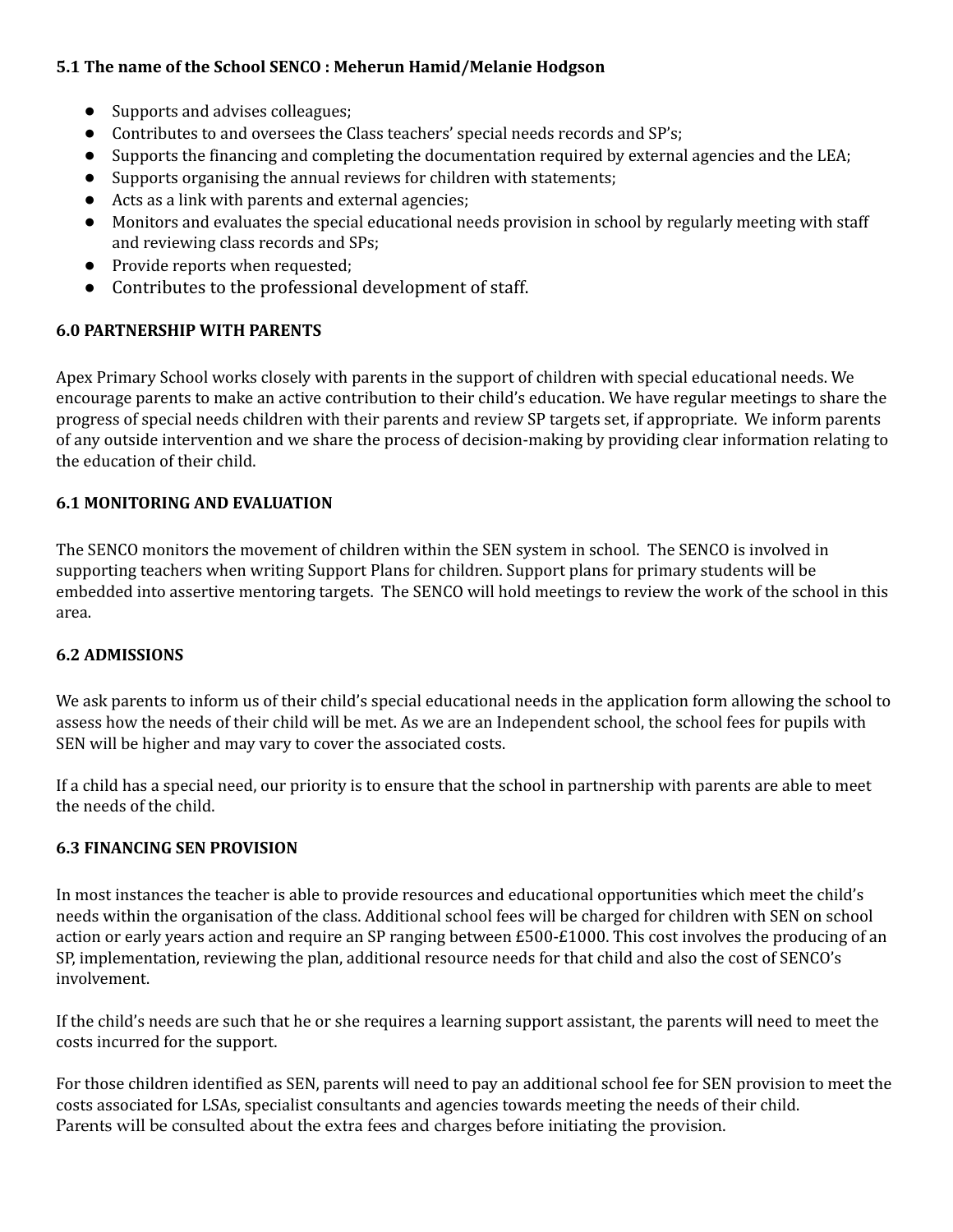#### **7.0 SUMMARY OF PROCESSES**



#### **8.0 LEVELS OF SUPPORT FLOWCHART EYFS**

Redbridge Early Years Send Offer

| SEYP         |
|--------------|
| EPS          |
| <b>PSHVS</b> |
| ARF          |
| CDC          |
| SaLT         |

SEND Early Years Panel Educational Psychology Service Pre School Home Visiting Service Additional Resource Funding Child Development Centre (The Grove) Speech & Language Therapy Service

## Key to abbreviations

| EHC Plan         | Education, Health and Care Plan |  |
|------------------|---------------------------------|--|
| VIS              | Visually Impaired Service       |  |
| <b>D&amp;HIS</b> | Deaf & Hearing Impaired Service |  |
| <b>TOP</b>       | Individual Outcomes Plan        |  |
| ESP              | Early Support Plan              |  |
| SP               | Support plans (also IEP-IOP)    |  |
|                  |                                 |  |